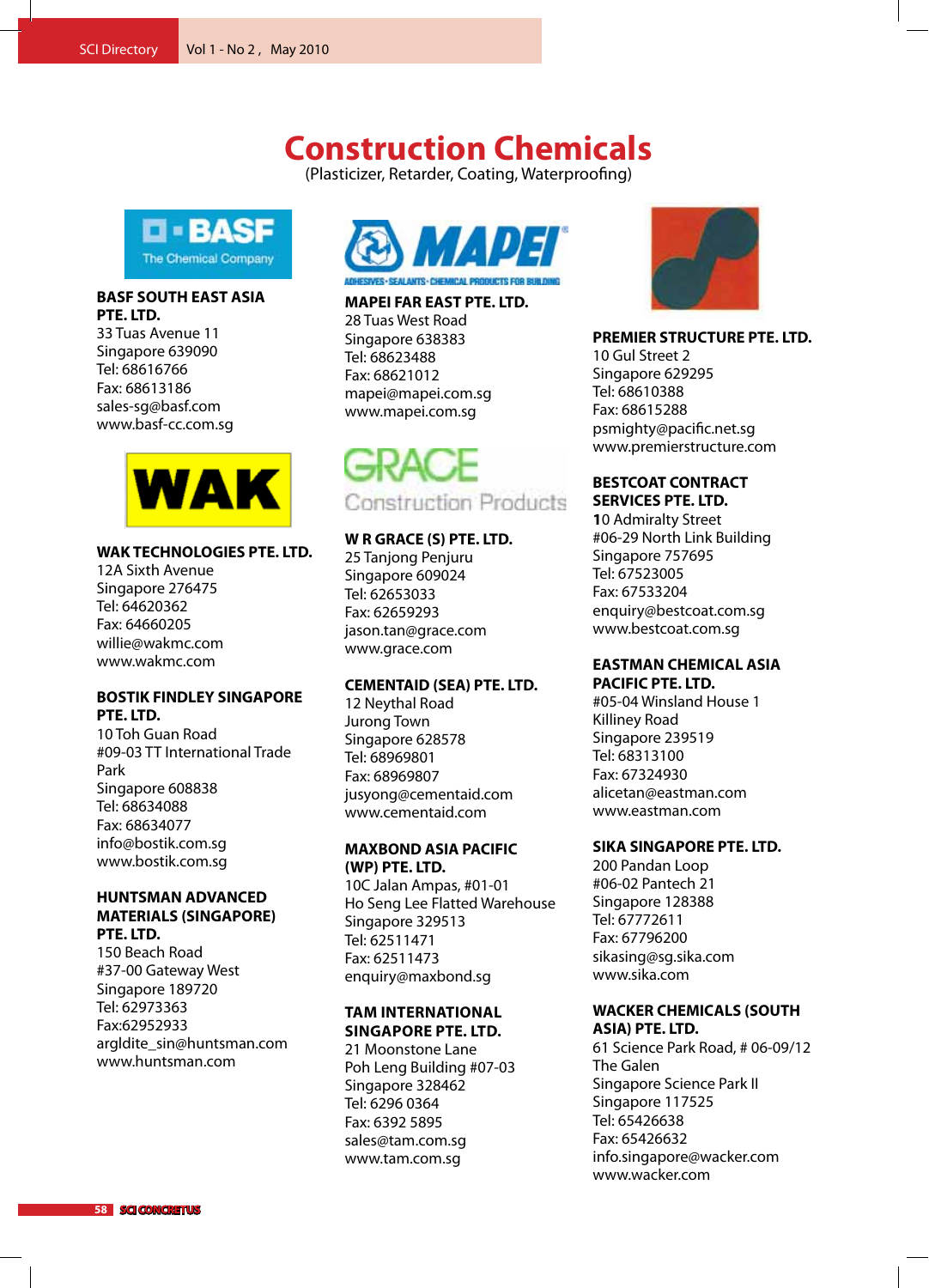**Precast and** 

**Pre-stressed** 

**Concrete**

#### **Soncrete Materials** 16 Jalan Tepong **Reinforced Concrete Materials**

and Blende  $\frac{1}{2}$ (Cement, Aggregate, Sand, Blended Cement, Steel Bars)  $\overline{a}$ 

### **BRC ASIA LTD.**

350 Jalan Boon Lay Singapore 619530 Tel: 62652333 Fax: 62664728 websales@brc.com.sg www.brc.com.sg

#### **JCL BUILDING MATERIALS** ING MATE

**PTE. LTD.** 17A Pandan Road Singapore 609268 Tel: 62618803 **Fax: 62653169** info@jurongcement.com www.jurongcement.com igeemendeem

## **NATSTEEL ASIA PTE. LTD.**

**Singapore 628048** Tel: 62651233 Fax: 62658317 enquiries@natsteel.com.sg Tel: 648<br>Detectoral con www.natsteel.com.sg 22 Tanjong Kling Road

### ha Co **Concrete Services**

(Anchoring, Testing, Coring, Cutting, Sawing, Breaking) **PTE LTD**



### **PROCEQ ASIA PTE. LTD.**

12 New Industrial Road #02-02A Morningstar Centre Singapore 536202 Tel: 63823966 Fax: 63823307 info-asia@proceq.com www.proceq.com

### **Kl Pile Sdn Bhd**

64 Jln Laksamana 2 Taman Ungku Tun Aminah Skudai, Johor Malaysia 81300 Tel: 607-5548206 Fax: 607-5576463 My001345.en.trademal.com



18 Teban Gardens Crescent nd Cardinal Cardinal Crescent<br>Singapore 608925 Tel: 65667777 Tel: 65667777 Fax: 65667718 Fax: 65667718 marketing@setsco.com marketing@setsco.com www.setsco.com www.setsco.com UUUJZJ<br>""

### **Harco Engineering Pte. Ltd.**

Blk 3021 Ubi Ave 2 #04-161 Singapore 408897 Tel : 67437342 Fax: 67478325 harco@singnet.com.sg www.harcoengrg.com.sg

#### **ADODATODIES DTE ITD CAST LABORATORIES PTE. LTD.**

27 Defu Lane 6 **Fax: 65854344** Singapore 539380 **ken.loh@panunited.com.sg** Tel: 62880080 **www.panunited.com.sg** Fax: 62888770 castlab@cast.com.sg www.cast.com.sg

### **Diacon Services**

Singapore 799229 **LTD** Tel: 64823171 י כבט.<br>סבר במ Fax: 64812229 77 Jln Tari Piring

### **MAX FRANK PTE. LTD.**

222 Tagore Lane  $TC$  Ruilding. #01-01, TG Building<br>Sin name w. 797693 Singapore 787603 Tel: 64517063 Fax: 64514008 info@sg.maxfrank.com www.maxfrank.com

## **Ready Mixed Concrete**



### **HOLCIM SINGAPORE PTE. LTD.**

16 Jalan Tepong Singapore 619331 Tel: 62651933 Fax: 62684027 Info-sgp@holcim.com www.holcim.com.sg



**YTL CONCRETE (S) PTE. LTD.**

120 Lower Delta Road #06-02/04 Cendex Centre Singapore 169208 Tel: 6276 1381 Fax: 6276 1328 ytlcs@ytlcement.com.sg www.ytlcommuity.com



### **Samwoh corporation pte ltd**

25E Sungei Kadut Street 1 Singapore 729333 Tel: 6269 7288 Fax: 6368 2886 info@samwoh.com.sg www.samwoh.com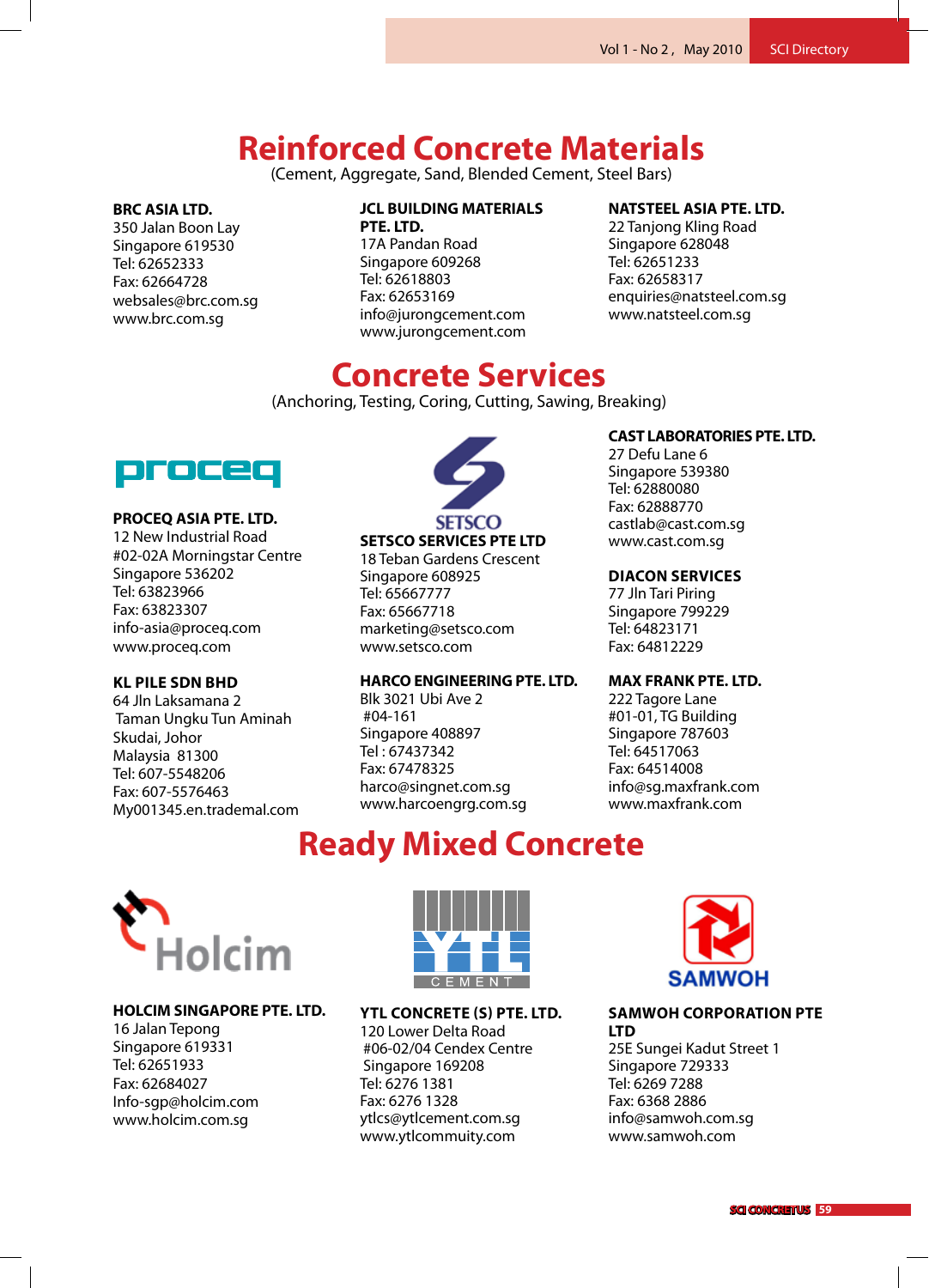### **ALLIANCE CONCRETE SINGAPORE PTE. LTD.**

72 Sungei Kadut St.1 Singapore 729372 Tel: 63688211 Fax: 63680691 nancy.foong@allianceconcrete. com.sg

### **TOP-MIX CONCRETE PTE. LTD.**

29 International Business Park #08-05/06 Acer Building, Tower B Singapore 609923 Tel: 65617978 Fax: 65624068 Vincent.ong@engro-global.com www.engro-global.com

### **ISLAND CONCRETE**

43/45 Sungei Kadut Street 4 Sungei Kadut Industrial Estate Singapore 729061 Tel: 64885777 Fax: 63681837 vleong@hlasia.com.sg www.hlasia.com.sg

### **TRANSIT-MIXED CONCRETE LTD.**

150 Changi Road #03-05 Guthrie Building Singapore 419973 Tel: 63443922 Fax: 63420990 kek@tmcltd.com.sg www.tmcltd.com.sg

### **PAN-UNITED CONCRETE PTE. LTD.**

9 Tampines Ind Street 62 Singapore 528815 Tel: 65810777 Fax: 65854344 info@panunited.com.sg www.panunited.com.sg

# **Precast, Pre-stressed and Post Tensioning Concrete**



### **EASTERN PRETECH PTE. LTD.**

15 Sungei Kadut St 2 Singapore 729234 Tel: 63681366 Fax: 63682256 precision@pretech.com.sg www.pretech.com.sg

### **BBR BUILDING**

50 Changi South Street 1 Singapore 486126 Tel: 6546 2280 Fax: 6546 2268 enquiry@bbr.com.sg www.bbr.com.sg

### **GEOCRETE SPECIALIST**

Lot 2990, 2nd Floor, Wisma Keretapi, Blk 10 KCLD, Jalan Tun Ahmad Zaidi Adruce, 93150 Kuching, Sarawak.Malaysia Tel : +6082241232 +6082242232 Fax : +6082248232 geocrete@gmail.com www.geocretespecialist.com

### **PSC FREYSSINET (S) PTE. LTD.**

21 Toh Guan Road East #09-09 Toh Guan Centre Singapore 608609 Tel: 68990323 Fax: 68990761 freysing@singnet.com.sg



**POH CHEONG CONCRETE PRODUCT PTE. LTD.**

No. 48 Sungei Kadut Street 1 Singapore 729377 Tel: 62691447 Fax: 63685604 info@pohcheong.com.sg

### **CONSTRUCTION TECHNOLOGY PTE. LTD.**

107 Bukit Batok West Ave 3 Singapore 659167 Tel: 65673647 Fax: 65670273 contech@sembawangenc.com www.sembawangenc.com

### **GROUP INDUSTRIES PTE. LTD.**

17 Sungei Kadut Street 4 Singapore 729045 Tel: 63860200 Fax: 6366 2809 enquiries@groupind.com www.groupind.com.sg

**SUNWAY CONCRETE PRODUCTS (S) PTE. LTD.** 4 Tampines Industrial St 62 Singapore 528817 Tel: 65828089 Fax: 65810482 sunwaycp@singnet.com.sg

www.suncon.com.my



**VSL SINGAPORE PTE. LTD.** 25 Senoko Way Woodlands East Ind. Estate Singapore 758047 Tel: 65591222 Fax: 65591288 vsl.singapore@vsl.com www.vsl-sg.com

### **EXCEL PRECAST PTE. LTD.**

2 Tampines street 62 Singapore 528818 Tel: 68630895 Fax: 68634182 tanbt@excel-precast.com.sg

### **HONG LEONG ASIA LTD.**

Pre-cast Concrete Division 7A Tuas Avenue 13 Singapore 638979 Tel: 68623501 Fax: 68610674 tonytan@hlasia.com.sg www.hlasia.com.sg

### **SYSCON PTE. LTD.**

No. 30 Tuas Bay Drive Singapore 637548 Tel: 68623238 Fax: 68636030 syscontb@singnet.com.sg www.syscon.com.sg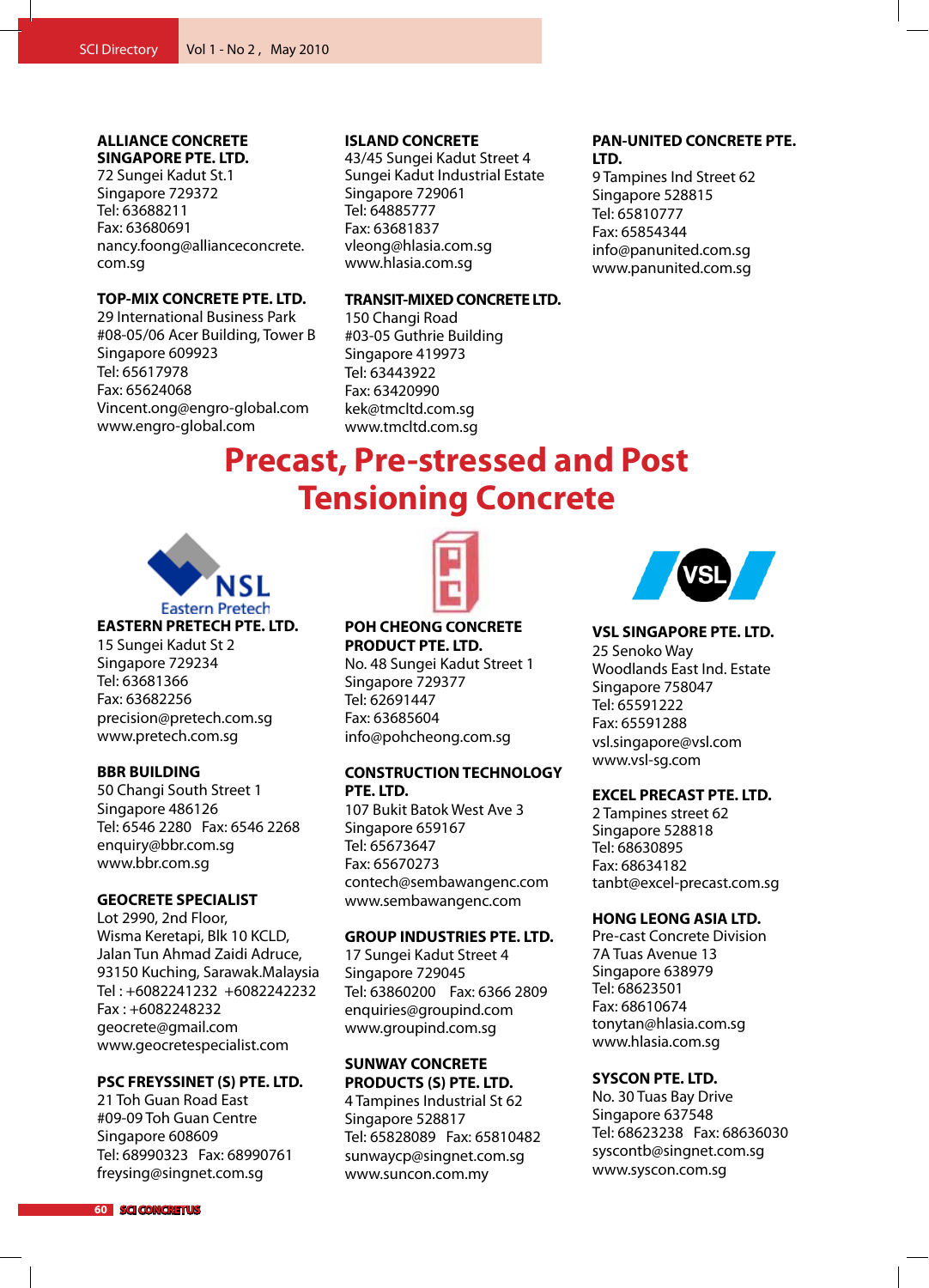Tel: 67448700 Fax: 67448884

henrylee@cementone.com.sg www.cementone.com.sg

## **Concrete Products**

2 Jalan Kilang Barat

(Lightweight Blocks / Panels, Light Weight and etc.) **PTE** 

### **ACACIO CONCEPT SINGAPORE PTE. LTD.**

17 Emerald Hill Road Singapore 229299 Tel : 68369907 Fax : 68363970 widjaja.boediman@acacio.biz www.acacio.biz

### **LAFARGE CEMENT SINGAPORE PTE. LTD.**

72 Sungei Kadut Street 1 Singapore 729372<br>— Tel : 68840122 Fax : 68840112 gary.neo@sg.lafarge.com www.lafarge.com Fax: 62723322

### **THE PATHUMTHANI CON-CRETE CO. LTD.** 168 Jalan Bukit Merah

1339 Pracharaj 1 Road 1555 Frachard<sub>J</sub> Friod<br>Near Rama VII Bridge near nama vir bridge<br>Bangsue, Bangkok 10800 Tel: 0-2587-0198 - 200 Fax: 0-2587-4761 Fax: 0-2587-476T<br>www.paco-group.com<br>... call@paco-group.com<br>**F⊭∋∈‡∩⊭∈** sue, bangkok Tu<mark>o</mark>

## **Concrete Specialists , Contractors and Consultants Consultants** ecialist<sup>,</sup>



## Tel: 64382286 **ANTARA KOH PTE. LTD. ANTARA KOH PTE LTD**

where  $\sim$  2 am sa kingg akpl@antarakoh.com.sg www.antarakoh.com.sg 27 Pioneer Road 27 Pioneer Road Singapore 628500 Singapore 628500 Tele: 68622822 Fax: 68611335 Tele: 68611335 www.antara.com



### **CRG CONTRACTORS PTE. LTD.**

**STRAITS CONSTRUCTION** #07-01 ODC Districentre 2 Jalan Kilang Barat  $\overline{Q}$  $\frac{1}{2}$ crg88@singnet.com.sg 30 Toh Guan Road aurer.com<br>Singapore 608840 om.gapore.com.com<br>Tel: 68633977 Fax: 68634552 lei: 00033977<br>-



### **KONGSBERG TECHNOLOGY (S)** PTE. LTD. 7011930ENG<br>235 130

wohat **Public Point Public Public Public Public Public Public Public Public Public Public Public Public Public Public Public Public Public Public Public Public Public Public Public Public Public Public Public Public Public**  $\sim$   $\epsilon$ 2 $\epsilon$ #03-01 Guthrie House Tel: 62580556 Fax: 62585901 singapore 2688 mental part of 26882 cm<br>tango@kongsberg.sg tango@kongsberg.sg<br>www.kongsberg.sg Fax: 62723322 45 Jalan Pemimpin #03-02, Foo Wah Industrial Building, Singapore 577197 www.noriyabery..

#### headoffice. **CHIU TENG ENTERPRISES** PTE. LTD. SHIV TENG ENTE

**Consultants** #03-08 E-Centre@Redhill hexacon@singnet.com.sg **ASCENT FACILITIES**  3791 Jalan Bukit Merah Singapore 159471 Tel: 62780002 Fax: 62786007 chiuteng@singnet.com.sg emateng@smgnetteomsg<br>www.chiuteng.com.sg 100 Changie Road



Fax: 63574188 **ASCENT FACILITIES** callie.liew@cpgcorp.com.sg **ENGINEERING PTE. LTD. ASCENT FACILITIES**  21 Hong Kong Street **MEINHARDT (SINGAPORE)**  Singapore 059664 168 Jalan Bukit Merah  $\frac{1}{2}$  $\frac{1}{\epsilon}$ fongwk@ascentfe.com www.ascentfe.com... #03-01 Tel: 62223862 Tel: 62223862 Fax: 62223863 Fax: 62223863 **EXECUTE:** LTD. #03-01 pore 059664



#### ntracts Marketing Industrial Contracts Marketing<br>(2001) Pts. Ltd Singapore 609<br>Dia manazarta **(2001) Pte Ltd**

ericchuah@straitsconstruction.com Tel: 6741 7776 711 Geylang Road #02-03 Oriental Venture Building Singapore 389626 ww.marchive.com<br>communications icmpl@pacific.net.sg **PTE LTD** www.icm2001.com.sg 168 Jalan Bukit Merah Fax: 6744 0103

#### Surbana One ABV SYSTEMS PTE. LTD.

29 Changi South Avenue 2  $\sf I$  Ruilding ABV Industrial Building<br>Ci Singapore 486444 n.sg<br>n.sa Tel: 65456288 Fax: 65456289 info@abv.com.sg www.abv.com.sg

# **Specialists CHOON CONSTRUCTION PTE. LTD.**

**ABV SYSTEMS PTE LTD** Tel: 67583991 Fax: 67583992 jenjee@choon.com.sg www.choon.com.sg Singapore 486444 38 Woodlands Industrial Park E1, #03-03 Singapore 757700



### **BCS-PROKON CONTRACTORS (PTE.) LTD.**

**No. 53 Ubi Avenue 1** #03-28 Paya Ubi Industrial Park #03-28 Paya Ubi Industrial Park Singapore 408934 Tel: 67445841 re.. 67 + 156 + 1<br>Fax: 6743 5062 bcswp@singnet.com.sg aya Ubi Industr



## **JL BUILDING PRODUCTS &**  www.cementone.com.sg

**SERVICES (S) PTE LTD** 59 Jalan Pemimpin #02-04 L & Y Building **PTE LTD** Singapore 577218 Tel: 6282 5957 Fax: 6282 7291 jlbldg@starhub.net.sg Fax: 67583992 www.jlbuilding.com.sg  $\alpha$  r bunding .arnub.net.sg

### **CEMENTONE (S) PTE. LTD. CRG CONTRACTORS PTE LTD**

Blk 3015A, Ubi Road 1 #06-05 "ss es<br>Singapore 408705 Tel: 67448884 Fax: 6744 8700 enquiry@cementone.com.sg www.cementone.com.sg e 406705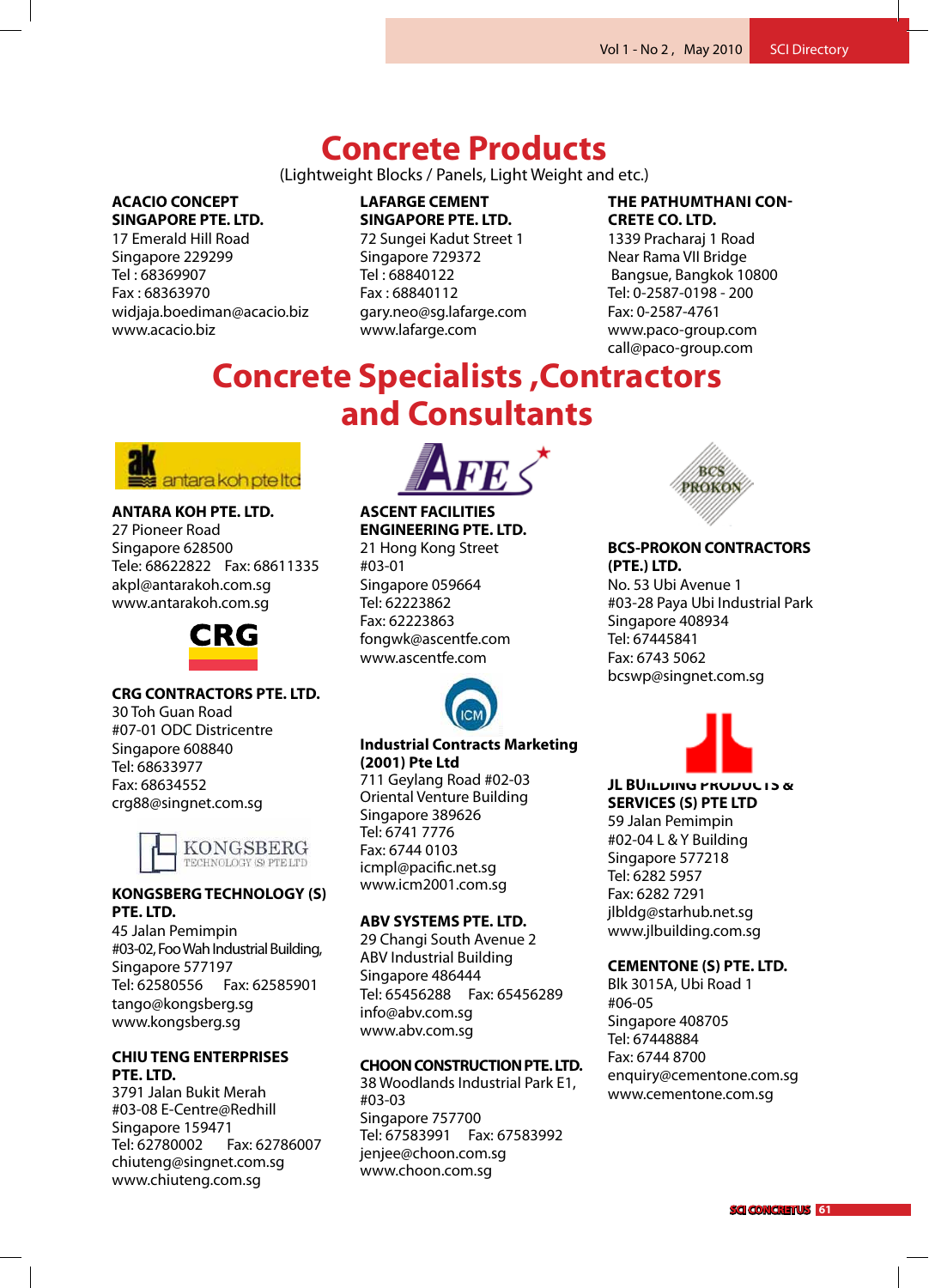### **COGRI ASIA PACIFIC PTE LTD**

1 Fifth Avenue, #04-04/05 Guthrie House Singapore 268802 Tel: 6500 4670 Fax: 6500 4675 gary.curtis@cogriasia.com www.cogriasia.com

### **ETRON RESOURCES PTE. LTD.**

7 Swan Lake Avenue Singapore 455706 Tel: 62420412 Fax: 62422513 info@etron.com.sg www.etron.com.sg

### **GOLDFIELD CONSTRUCTION PTE. LTD.**

48 Toh Guan Road East #06-132 Enterprise Hub Singapore 608586 Tel: 68586151 admin@goldfield.com.sg www.goldfield.com.sg

### **HEXACON CONSTRUCTION PTE. LTD.**

432 Balestier Road #02-432 Public Mansion Singapore 329813 Tel: 62519388 Fax: 62531638 hexacon@singnet.com.sg www.hexacon.com

### **KIENTA ENGINEERING CONSTRUCTION PTE. LTD.**

150 Changi Road #03-01/02/03 Guthrie Building Singapore 419973 Tel: 63423188 Fax: 63423177 webmaster@kienta.com www.kienta.com

### **M+W ZANDER PRIVATE LTD.**

16 International Business Park Ste. 02-00 Singapore 609929 Tel: 67259500 Fax: 67258909 info.sg@mwgroup.net www.mwgroup.net

### **CPG CONSULTANTS PTE. LTD.**

238B Thomson Road #18-00 Tower B Novena Square Singapore 307685 Tel: 63574888 Fax: 63574188 cpgcorp@cpgcorp.com.sg www.cpqcorp.com

### **FISCHER SYSTEMS ASIA PTE. LTD.**

150 Kampong Ampat #04-03 KA **Centre** Singapore 368324 Tel: 62852207 Fax: 62858310 sales@fischer.sg www.fischer.de

### **GREATEARTH CONSTRUCTION PTE. LTD.**

81 Joo Chiat Road #02-02 Singapore 427725 Tel: 63483438 Fax: 63486238 admin@greatearth.com.sg www.greatearth.com.sg

### **HSL Constructor Pte. Ltd.**

No. 5 Gul Lane, Singapore 629404 Tel: 6898 5225 Fax: 6898 5156 info@hslcpl.com.sg www.hslcpl.com.sg

### **L2C GROUP PTE. LTD.**

111 North Bridge Road #27-01 Peninsula Plaza Singapore 179098 Tel: 64444660 Fax: 67950642 lent@pacific.net.sg

### **LH WATERPROOFING SPECIAL-IST PTE. LTD.**

27 27 Mandai Estate Tower 2 #05-05 Innovation Place Singapore 729931 Tel: 63142322 Fax: 63142022 lhwps@singnet.com.sg

### **MAXISEAL PTE. LTD.**

8 Moonstone Lane Singapore 328453 Tel: 68942393 Fax: 62970481 kelvin@maxiseal.com.sg

### **ENG LEE ENGINEERING PTE. LTD.**

12 Kian Teck Crescent Singapore 628879 Tel: 62619119 Fax: 62683955 info@engleepl.com.sg www.engleepl.com.sg

### **GIM TIAN CIVIL ENGINEERING PTE. LTD.**

6001 Beach Road #02-01 Golden Mile Tower Singapore 199589 Tel: 62910909 Fax: 62926737 pauland@gimtian.com.sg

### **HENG BOON SENG CONSTRUC-TION PTE. LTD.**

3 Pemimpin Drive #07-05 Lip Hing Industrial Building Singapore 576147 Tel: 62590988 Fax: 62593822 hbscs@singnet.com.sg www.hbsc.com.sg

### **INFRA WATERPROOFING PTE. LTD.**

10 Ubi Crescent #02-45 Ubi Techpark Lobby C Singapore 408564 Tel: 67412738 Fax: 67413083 sales@infrawaterproofing.com www.infrawaterproofing.com

### **LEE CONSTRUCTION PTE. LTD.**

50 Kallang Avenue #01-01 Noel Corporate Building Singapore 339505 Tel: 68422345 Fax: 68424812 dick@leeconstruction.com.sg www.leeconstruction.com.sg

### **MEINHARDT (SINGAPORE) PTE. LTD.**

168 Jalan Bukit Merah #09-01Surbana One Singapore 150168 Tel: 62735255 Fax: 62740788 info@meinhardt.com.sg www.meinhardtgroup.com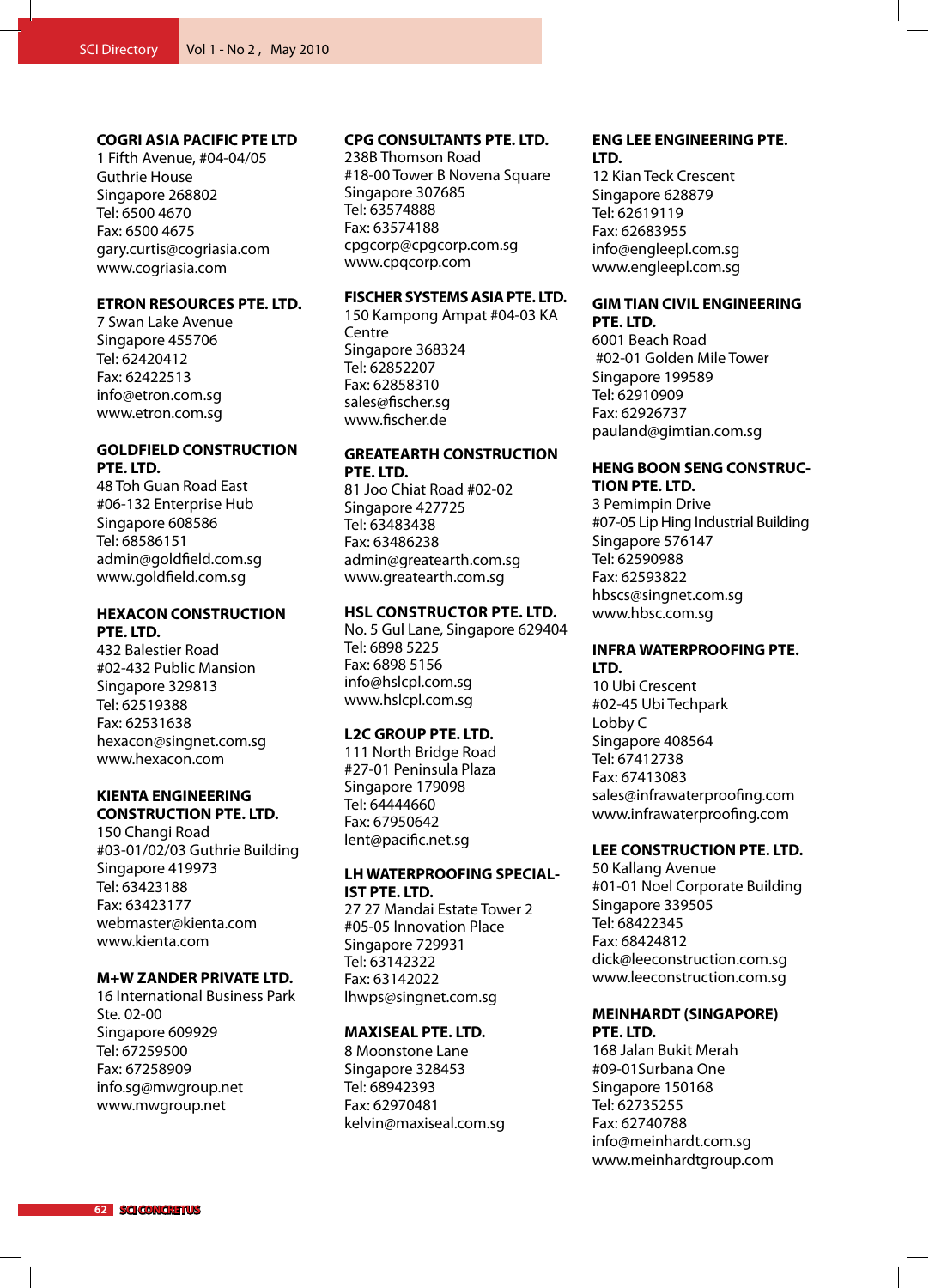### **MIDDLE EAST DEVELOPMENTS SINGAPORE LTD.**

30 Toh Guan Road #07-01 ODC Districentre Singapore 608840 Tel: 6438 2286 Fax: 6438 9789 admin@meds.sg www.meds.sg

### **QINGJIAN GROUP CO., LTD. SINGAPORE BRANCH**

31 Tannery Lane #07-01 Singapore347788 Tel: 6500 3998 Fax: 67487227 naturaloft@cnqc.com.sg www.cnqc.com.sg

### **Samwoh corporation pte ltd**

25E Sungei Kadut Street 1 Singapore 729333 Tel: 6269 7288 Fax: 6368 2886 info@samwoh.com.sg www.samwoh.com

### **TONG SENG CONCRETE PROD-UCTS TRADING PTE LTD**

18 Kranji Way Singapore 739429 Tel: 6363 4333 Fax: 6363 5733

### **WOH HUP PTE. LTD.**

1 Fifth Ave #03-01 Guthrie House Singapore 268802 Tel: 63858585 Fax: 62723322 headoffice@wohhup.com www.wohhup.com

### **PAREXDAVCO (SINGAPORE) PTE. LTD.**

28 Tuas South Ave 8 Singapore 637648 Tel: 68610632 Fax: 68623915 sales@parexdavco.com.sg www.parexdavco.com.sg

### **REMMERS FAR EAST PTE. LTD.**

8 Kaki Bukit Road 2 #03-12 Ruby Warehouse Complex Singapore 417841 Tel: 67410277 Fax: 67417158 remmers@singnet.com.sg www.remmers.com.sg

### **STRAITS CONSTRUCTION CO (PTE.) LTD.**

2 Jalan Kilang Barat #08-01 Panasonic Building Singapore 159346 Tel: 62226722 Fax: 62226033 enquiries@straitsconstruction.com www.straitsconstruction.com

### **UNISEAL WATERPROOFING PTE. LTD.**

10 Admiralty Street #06-15 North Link Building Singapore 757695 Tel: 67550055 Fax: 67531398 info@uniseal-waterproofing.com www.uniseal-waterproofing.com

### **WSP PTE. LTD.**

51 Goldhill Plaza #15-04 Singapore 308900 Tel: 68639969 Fax: 68369979 wsp\_pl@pacific.net.sg www.wspgroup.com

### **QIN JIN BUILDING SERVICES PTE. LTD.**

Blk 644, Hougang Ave 8 #01-277 Singapore 530644 Tel: 63853572 Fax: 63851076 qinjinbuilding@hotmail.com

### **RENESCO INJECTION (WATERPROOFING) PTE. LTD.**

30 Toh Guan Road #07-01 ODC Districentre Singapore 608840 Tel: 68633677 Fax: 68634240 jumari@hitchins.com

### **SURBANA CORPORATION PTE. LTD.**

168 Jalan Bukit Merah Surbana One Singapore 150168 Tel: 62481288 Fax: 62739090 mails@surbana.com www.surbana.com

### **WAK CONSULTANT PTE. LTD.**

12A Sixth Avenue Singapore 276475 Tel: 64620362 Fax: 64660205 wakksg@singnet.com www.wakconsult.com

### **YJ WATERPROOFING PTE. LTD.**

51 Jalan Pemimpin #04-03 Mayfair Industrial Building Singapore 577206 Tel: 62556880 Fax: 62556881 enquiry@yjwp.com.sg

## **Concreting Machinery**

(Mixers, crane, tankers, …)



### **WOODLANDS TRANSPORT SERVICE PTE. LTD.**

12 Tuas Ave 10 Singapore 639136 Tel: 65598988 Fax: 68982394 contact-us@woodlandstransport.com.sg www.woodlandstransport.com.sg

### **APE Pte. Ltd.**

15 Benoi Place Singapore 629933 Tel: 68624246 Fax: 6862 4246 info@aggregates.com.sg www.aggregates.com.sg